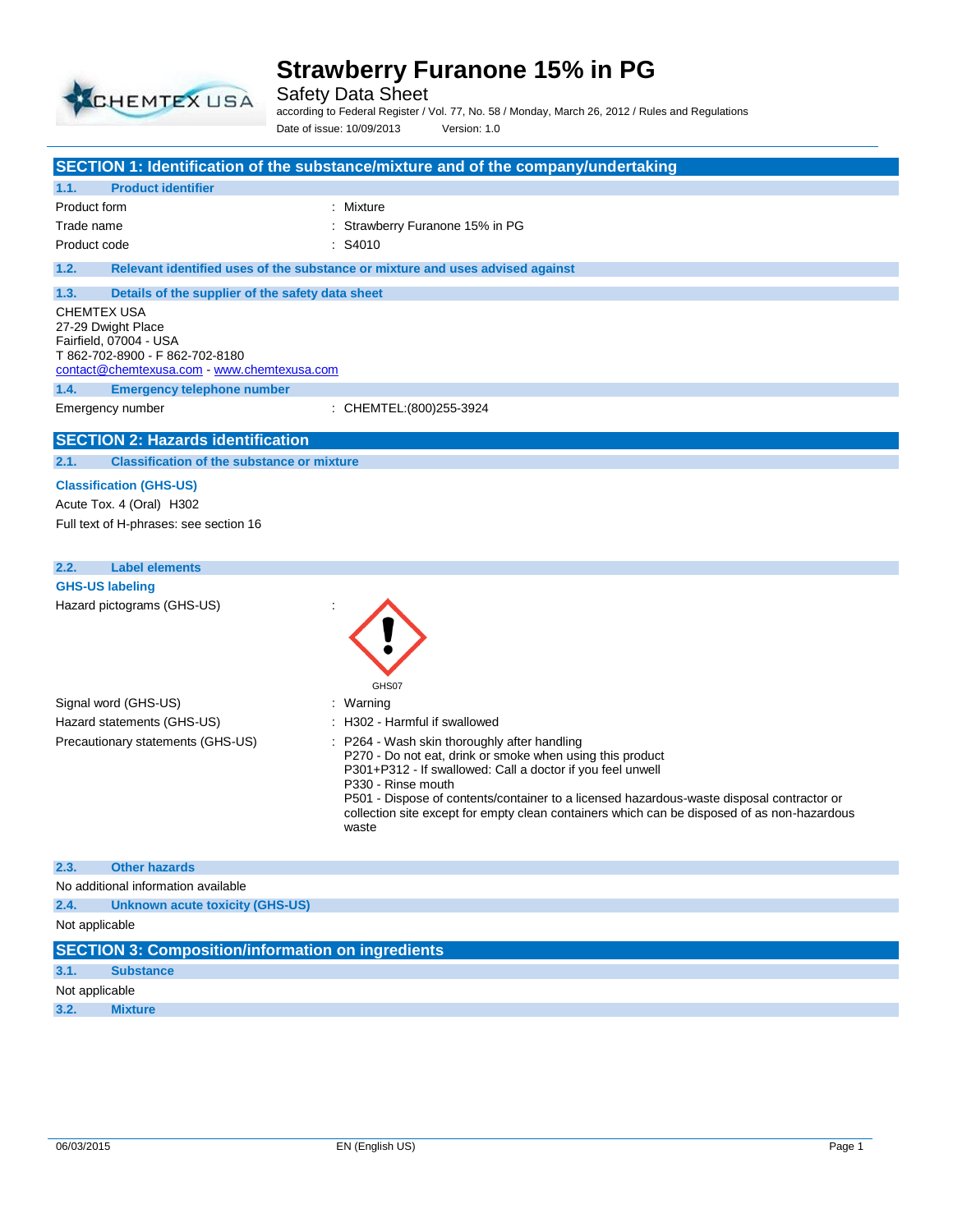### Safety Data Sheet

according to Federal Register / Vol. 77, No. 58 / Monday, March 26, 2012 / Rules and Regulations

| according to I cacial Regional / Vol. 11, No. 00 / Monday, March 20, 2012 / Raico and Regulation,<br><b>Name</b> |          | <b>Product identifier</b>                                                                                                            | %  | <b>Classification (GHS-US)</b>                                                                                                                                                             |
|------------------------------------------------------------------------------------------------------------------|----------|--------------------------------------------------------------------------------------------------------------------------------------|----|--------------------------------------------------------------------------------------------------------------------------------------------------------------------------------------------|
| DIMETHYLHYDROXY FURANONE                                                                                         |          | (CAS No) 3658-77-3                                                                                                                   | 15 | Acute Tox. 4 (Oral), H302                                                                                                                                                                  |
| Full text of H-phrases: see section 16                                                                           |          |                                                                                                                                      |    |                                                                                                                                                                                            |
| <b>SECTION 4: First aid measures</b>                                                                             |          |                                                                                                                                      |    |                                                                                                                                                                                            |
| 4.1.<br><b>Description of first aid measures</b>                                                                 |          |                                                                                                                                      |    |                                                                                                                                                                                            |
| First-aid measures general                                                                                       |          | : Never give anything by mouth to an unconscious person. If you feel unwell, seek medical<br>advice (show the label where possible). |    |                                                                                                                                                                                            |
| First-aid measures after inhalation                                                                              |          | : Assure fresh air breathing. Allow the victim to rest.                                                                              |    |                                                                                                                                                                                            |
| First-aid measures after skin contact                                                                            |          | by warm water rinse.                                                                                                                 |    | Remove affected clothing and wash all exposed skin area with mild soap and water, followed                                                                                                 |
| First-aid measures after eye contact                                                                             | persist. |                                                                                                                                      |    | Rinse immediately with plenty of water. Obtain medical attention if pain, blinking or redness                                                                                              |
| First-aid measures after ingestion                                                                               |          | CENTER or doctor/physician if you feel unwell.                                                                                       |    | Rinse mouth. Do NOT induce vomiting. Obtain emergency medical attention. Call a POISON                                                                                                     |
| 4.2.<br>Most important symptoms and effects, both acute and delayed                                              |          |                                                                                                                                      |    |                                                                                                                                                                                            |
| Symptoms/injuries after ingestion                                                                                |          | : Swallowing a small quantity of this material will result in serious health hazard.                                                 |    |                                                                                                                                                                                            |
| 4.3.<br>Indication of any immediate medical attention and special treatment needed                               |          |                                                                                                                                      |    |                                                                                                                                                                                            |
| No additional information available                                                                              |          |                                                                                                                                      |    |                                                                                                                                                                                            |
| <b>SECTION 5: Firefighting measures</b>                                                                          |          |                                                                                                                                      |    |                                                                                                                                                                                            |
| 5.1.<br><b>Extinguishing media</b>                                                                               |          |                                                                                                                                      |    |                                                                                                                                                                                            |
| Suitable extinguishing media                                                                                     |          | : Foam. Dry powder. Carbon dioxide. Water spray. Sand.                                                                               |    |                                                                                                                                                                                            |
| Unsuitable extinguishing media                                                                                   |          | : Do not use a heavy water stream.                                                                                                   |    |                                                                                                                                                                                            |
| 5.2.<br>Special hazards arising from the substance or mixture                                                    |          |                                                                                                                                      |    |                                                                                                                                                                                            |
| No additional information available                                                                              |          |                                                                                                                                      |    |                                                                                                                                                                                            |
| 5.3.<br><b>Advice for firefighters</b>                                                                           |          |                                                                                                                                      |    |                                                                                                                                                                                            |
| Firefighting instructions                                                                                        |          | chemical fire. Avoid (reject) fire-fighting water to enter environment.                                                              |    | : Use water spray or fog for cooling exposed containers. Exercise caution when fighting any                                                                                                |
| Protection during firefighting                                                                                   |          |                                                                                                                                      |    | : Do not enter fire area without proper protective equipment, including respiratory protection.                                                                                            |
| <b>SECTION 6: Accidental release measures</b>                                                                    |          |                                                                                                                                      |    |                                                                                                                                                                                            |
| 6.1.<br>Personal precautions, protective equipment and emergency procedures                                      |          |                                                                                                                                      |    |                                                                                                                                                                                            |
| 6.1.1.<br>For non-emergency personnel                                                                            |          |                                                                                                                                      |    |                                                                                                                                                                                            |
| <b>Emergency procedures</b>                                                                                      |          | Evacuate unnecessary personnel.                                                                                                      |    |                                                                                                                                                                                            |
| 6.1.2.<br>For emergency responders                                                                               |          |                                                                                                                                      |    |                                                                                                                                                                                            |
| Protective equipment                                                                                             |          | : Equip cleanup crew with proper protection.                                                                                         |    |                                                                                                                                                                                            |
| Emergency procedures                                                                                             |          | : Ventilate area.                                                                                                                    |    |                                                                                                                                                                                            |
| 6.2.<br><b>Environmental precautions</b>                                                                         |          |                                                                                                                                      |    |                                                                                                                                                                                            |
| Prevent entry to sewers and public waters. Notify authorities if liquid enters sewers or public waters.          |          |                                                                                                                                      |    |                                                                                                                                                                                            |
| 6.3.<br>Methods and material for containment and cleaning up                                                     |          |                                                                                                                                      |    |                                                                                                                                                                                            |
| Methods for cleaning up                                                                                          |          | spillage. Store away from other materials.                                                                                           |    | : Soak up spills with inert solids, such as clay or diatomaceous earth as soon as possible. Collect                                                                                        |
| 6.4.<br><b>Reference to other sections</b>                                                                       |          |                                                                                                                                      |    |                                                                                                                                                                                            |
| See Heading 8. Exposure controls and personal protection.                                                        |          |                                                                                                                                      |    |                                                                                                                                                                                            |
| <b>SECTION 7: Handling and storage</b>                                                                           |          |                                                                                                                                      |    |                                                                                                                                                                                            |
| <b>Precautions for safe handling</b><br>7.1.                                                                     |          |                                                                                                                                      |    |                                                                                                                                                                                            |
| Precautions for safe handling                                                                                    |          |                                                                                                                                      |    | : Wash hands and other exposed areas with mild soap and water before eat, drink or smoke and<br>when leaving work. Provide good ventilation in process area to prevent formation of vapor. |
| Hygiene measures                                                                                                 |          | Do not eat, drink or smoke when using this product. Wash  thoroughly after handling.                                                 |    |                                                                                                                                                                                            |
| 7.2.<br><b>Conditions for safe storage, including any incompatibilities</b>                                      |          |                                                                                                                                      |    |                                                                                                                                                                                            |
| Storage conditions                                                                                               |          | closed when not in use.                                                                                                              |    | : Keep only in the original container in a cool, well ventilated place away from : Keep container                                                                                          |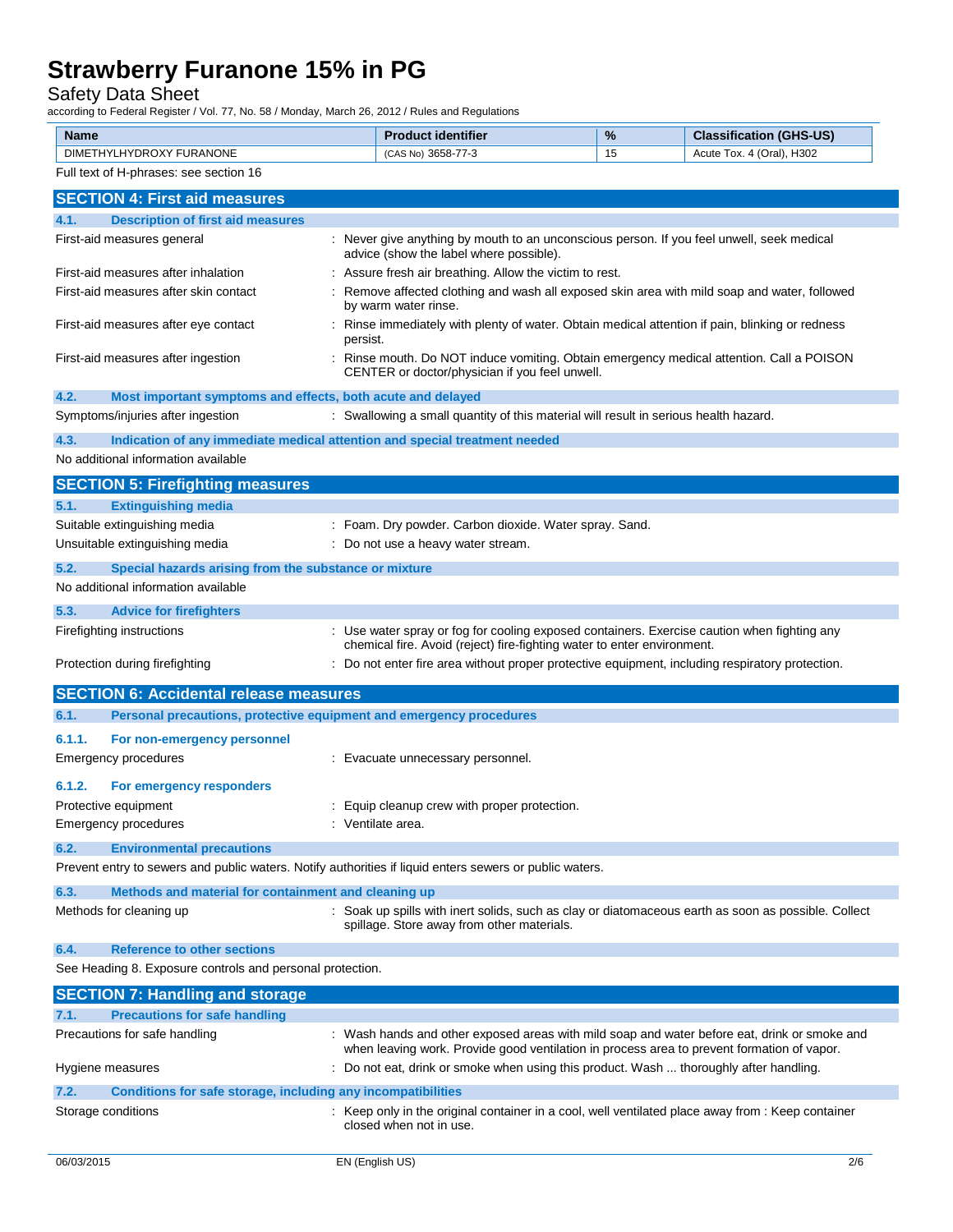### Safety Data Sheet

according to Federal Register / Vol. 77, No. 58 / Monday, March 26, 2012 / Rules and Regulations

- 
- Incompatible products : Strong bases. strong acids.

- 
- Incompatible materials **incompatible materials** : Sources of ignition. Direct sunlight.
- **7.3. Specific end use(s)**

### No additional information available

| <b>SECTION 8: Exposure controls/personal protection</b> |                |  |  |
|---------------------------------------------------------|----------------|--|--|
| 8.1.<br><b>Control parameters</b>                       |                |  |  |
| <b>Strawberry Furanone 15% in PG</b>                    |                |  |  |
| <b>ACGIH</b>                                            | Not applicable |  |  |
| <b>OSHA</b>                                             | Not applicable |  |  |
| DIMETHYLHYDROXY FURANONE (3658-77-3)                    |                |  |  |
| <b>ACGIH</b>                                            | Not applicable |  |  |
| <b>OSHA</b>                                             | Not applicable |  |  |

| 8.2.              | <b>Exposure controls</b>      |                                           |
|-------------------|-------------------------------|-------------------------------------------|
|                   | Personal protective equipment | : Avoid all unnecessary exposure.         |
| Hand protection   |                               | : Wear protective gloves.                 |
| Eye protection    |                               | : Chemical goggles or safety glasses.     |
|                   | Respiratory protection        | : Wear approved mask.                     |
| Other information |                               | : When using, do not eat, drink or smoke. |

### **SECTION 9: Physical and chemical properties**

| 9.1.<br>Information on basic physical and chemical properties |                                                                              |
|---------------------------------------------------------------|------------------------------------------------------------------------------|
| Physical state                                                | $:$ Liquid                                                                   |
| Appearance                                                    | : Colorless to pale yellow liquid.                                           |
| Color                                                         | Colorless.                                                                   |
| Odor                                                          | characteristic                                                               |
| Odor threshold                                                | : No data available                                                          |
| pH                                                            | No data available                                                            |
| Melting point                                                 | : No data available                                                          |
| Freezing point                                                | : No data available                                                          |
| Boiling point                                                 | No data available                                                            |
| Flash point                                                   | : $> 200 °C$                                                                 |
| Relative evaporation rate (butyl acetate=1)                   | : No data available                                                          |
| Flammability (solid, gas)                                     | : No data available                                                          |
| <b>Explosion limits</b>                                       | : No data available                                                          |
| <b>Explosive properties</b>                                   | : No data available                                                          |
| Oxidizing properties                                          | No data available                                                            |
| Vapor pressure                                                | : No data available                                                          |
| Relative density                                              | No data available                                                            |
| Relative vapor density at 20 °C                               | : No data available                                                          |
| Solubility                                                    | : Water: Solubility in water of component(s) of the mixture :<br>$\bullet$ : |
| Log Pow                                                       | : No data available                                                          |
| Log Kow                                                       | : No data available                                                          |
| Auto-ignition temperature                                     | : No data available                                                          |
| Decomposition temperature                                     | No data available                                                            |
| Viscosity                                                     | : No data available                                                          |
| Viscosity, kinematic                                          | No data available                                                            |
| Viscosity, dynamic                                            | : No data available                                                          |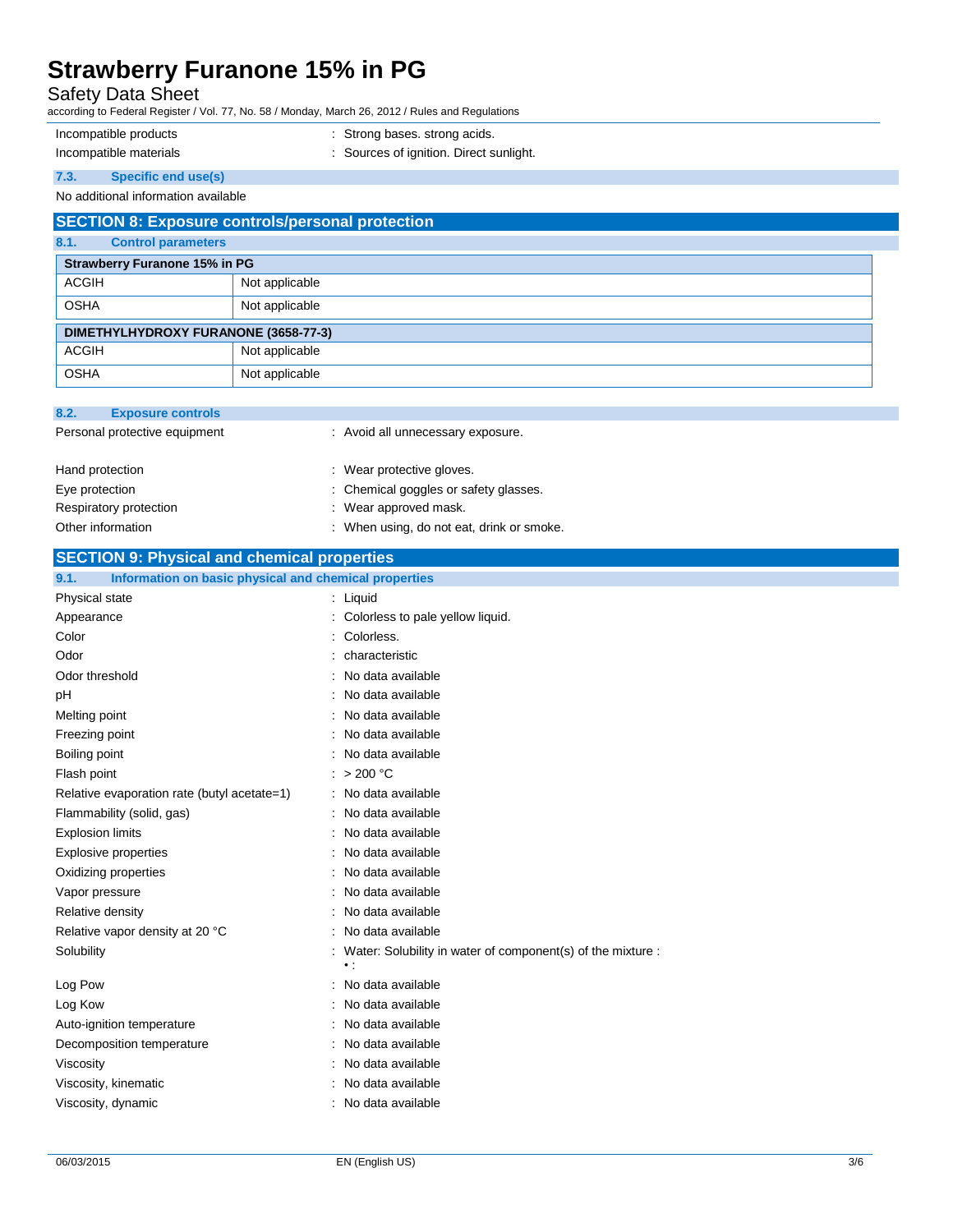Safety Data Sheet

according to Federal Register / Vol. 77, No. 58 / Monday, March 26, 2012 / Rules and Regulations

| 9.2.             | <b>Other information</b>                             |
|------------------|------------------------------------------------------|
|                  | No additional information available                  |
|                  | <b>SECTION 10: Stability and reactivity</b>          |
| 10.1.            | <b>Reactivity</b>                                    |
|                  | No additional information available                  |
| 10.2.            | <b>Chemical stability</b>                            |
| Not established. |                                                      |
| 10.3.            | <b>Possibility of hazardous reactions</b>            |
| Not established. |                                                      |
| 10.4.            | <b>Conditions to avoid</b>                           |
|                  | Direct sunlight. Extremely high or low temperatures. |
| 10.5.            | <b>Incompatible materials</b>                        |
|                  | strong acids. Strong bases.                          |
| 10.6.            | <b>Hazardous decomposition products</b>              |
|                  | fume. Carbon monoxide. Carbon dioxide.               |

# **SECTION 11: Toxicological information**

**11.1. Information on toxicological effects**

Acute toxicity **in the case of the Caucasian Constanting Constanting Constanting Constanting Constanting Constanting Constanting Constanting Constanting Constanting Constanting Constanting Constanting Constanting Constanti** 

| <b>Strawberry Furanone 15% in PG</b>                   |                                                                                           |
|--------------------------------------------------------|-------------------------------------------------------------------------------------------|
| ATE US (oral)                                          | 500.000 mg/kg body weight                                                                 |
| DIMETHYLHYDROXY FURANONE (3658-77-3)                   |                                                                                           |
| LD50 oral rat                                          | 1600 mg/kg                                                                                |
| ATE US (oral)                                          | 1600.000 mg/kg body weight                                                                |
| Skin corrosion/irritation                              | Not classified                                                                            |
| Serious eye damage/irritation                          | : Not classified                                                                          |
| Respiratory or skin sensitization                      | : Not classified                                                                          |
| Germ cell mutagenicity                                 | : Not classified                                                                          |
| Carcinogenicity                                        | : Not classified                                                                          |
| Reproductive toxicity                                  | : Not classified                                                                          |
| Specific target organ toxicity (single exposure)       | : Not classified                                                                          |
| Specific target organ toxicity (repeated<br>exposure)  | : Not classified                                                                          |
| Aspiration hazard                                      | Not classified                                                                            |
| Potential Adverse human health effects and<br>symptoms | : Based on available data, the classification criteria are not met. Harmful if swallowed. |
| Symptoms/injuries after ingestion                      | : Swallowing a small quantity of this material will result in serious health hazard.      |
| <b>SECTION 12: Ecological information</b>              |                                                                                           |

```
12.1. Toxicity
```
No additional information available

| 12.2.                                | <b>Persistence and degradability</b> |                  |
|--------------------------------------|--------------------------------------|------------------|
| <b>Strawberry Furanone 15% in PG</b> |                                      |                  |
|                                      | Persistence and degradability        | Not established. |
| DIMETHYLHYDROXY FURANONE (3658-77-3) |                                      |                  |
|                                      | Persistence and degradability        | Not established. |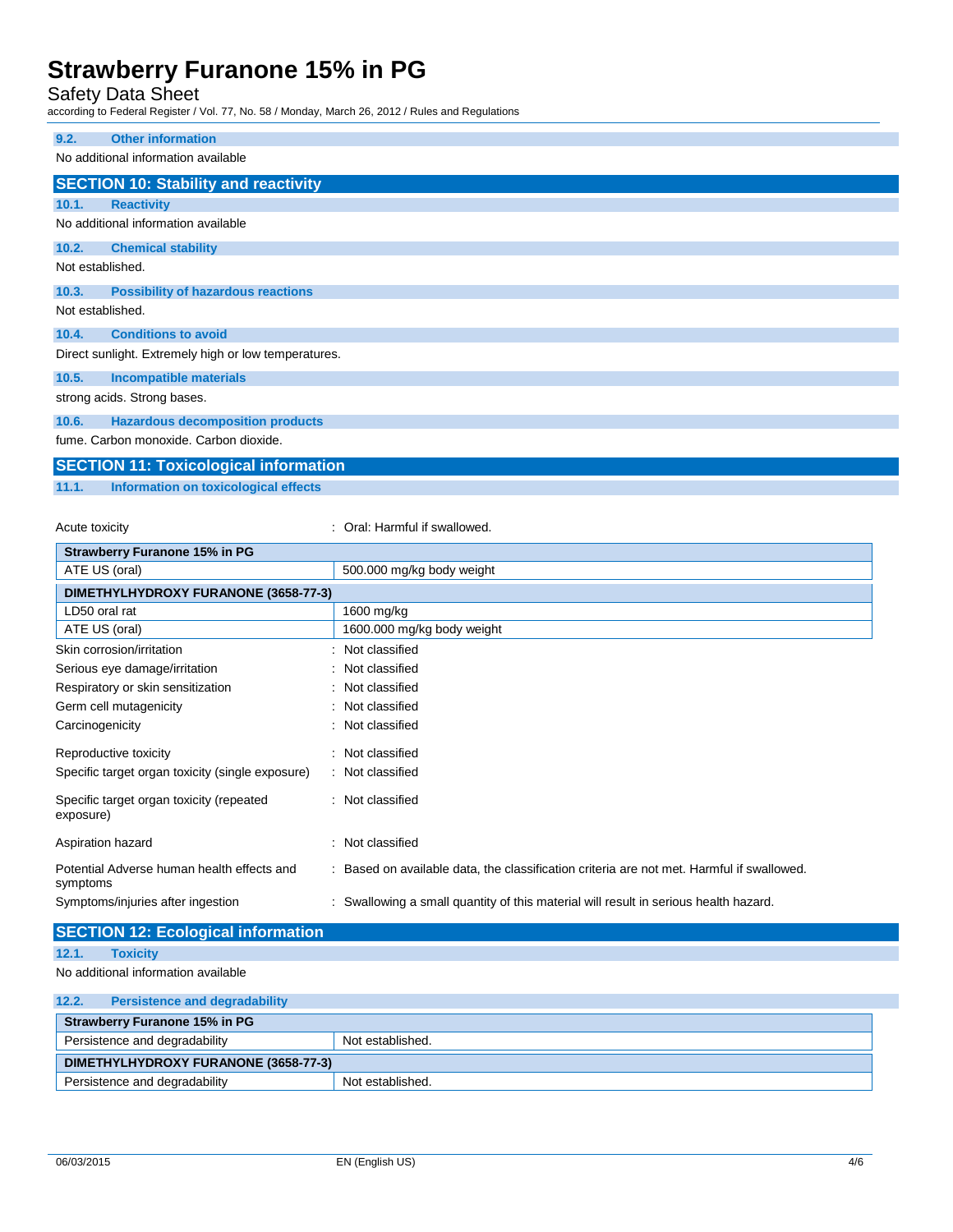### Safety Data Sheet

according to Federal Register / Vol. 77, No. 58 / Monday, March 26, 2012 / Rules and Regulations

| 12.3.<br><b>Bioaccumulative potential</b>                                                                                             |                                                                                                                                                                                                                                                                     |  |  |
|---------------------------------------------------------------------------------------------------------------------------------------|---------------------------------------------------------------------------------------------------------------------------------------------------------------------------------------------------------------------------------------------------------------------|--|--|
| <b>Strawberry Furanone 15% in PG</b><br>Bioaccumulative potential                                                                     | Not established.                                                                                                                                                                                                                                                    |  |  |
|                                                                                                                                       |                                                                                                                                                                                                                                                                     |  |  |
| DIMETHYLHYDROXY FURANONE (3658-77-3)<br>Bioaccumulative potential                                                                     | Not established.                                                                                                                                                                                                                                                    |  |  |
|                                                                                                                                       |                                                                                                                                                                                                                                                                     |  |  |
| 12.4.<br><b>Mobility in soil</b>                                                                                                      |                                                                                                                                                                                                                                                                     |  |  |
| No additional information available                                                                                                   |                                                                                                                                                                                                                                                                     |  |  |
| 12.5.<br><b>Other adverse effects</b>                                                                                                 |                                                                                                                                                                                                                                                                     |  |  |
| Effect on the global warming                                                                                                          | : No known ecological damage caused by this product.                                                                                                                                                                                                                |  |  |
| Other information                                                                                                                     | : Avoid release to the environment.                                                                                                                                                                                                                                 |  |  |
| <b>SECTION 13: Disposal considerations</b>                                                                                            |                                                                                                                                                                                                                                                                     |  |  |
| 13.1.<br><b>Waste treatment methods</b>                                                                                               |                                                                                                                                                                                                                                                                     |  |  |
| Waste disposal recommendations                                                                                                        | Dispose in a safe manner in accordance with local/national regulations. Dispose of<br>contents/container to a licensed hazardous-waste disposal contractor or collection site except<br>for empty clean containers which can be disposed of as non-hazardous waste. |  |  |
| Ecology - waste materials                                                                                                             | : Avoid release to the environment.                                                                                                                                                                                                                                 |  |  |
| <b>SECTION 14: Transport information</b>                                                                                              |                                                                                                                                                                                                                                                                     |  |  |
|                                                                                                                                       |                                                                                                                                                                                                                                                                     |  |  |
| <b>Department of Transportation (DOT)</b>                                                                                             |                                                                                                                                                                                                                                                                     |  |  |
| In accordance with DOT                                                                                                                |                                                                                                                                                                                                                                                                     |  |  |
| Not regulated for transport                                                                                                           |                                                                                                                                                                                                                                                                     |  |  |
| <b>Additional information</b>                                                                                                         |                                                                                                                                                                                                                                                                     |  |  |
| Other information                                                                                                                     | : No supplementary information available.                                                                                                                                                                                                                           |  |  |
| <b>ADR</b>                                                                                                                            |                                                                                                                                                                                                                                                                     |  |  |
| No additional information available                                                                                                   |                                                                                                                                                                                                                                                                     |  |  |
|                                                                                                                                       |                                                                                                                                                                                                                                                                     |  |  |
| <b>Transport by sea</b><br>No additional information available                                                                        |                                                                                                                                                                                                                                                                     |  |  |
|                                                                                                                                       |                                                                                                                                                                                                                                                                     |  |  |
| <b>Air transport</b>                                                                                                                  |                                                                                                                                                                                                                                                                     |  |  |
| No additional information available                                                                                                   |                                                                                                                                                                                                                                                                     |  |  |
| <b>SECTION 15: Regulatory information</b>                                                                                             |                                                                                                                                                                                                                                                                     |  |  |
| 15.1. US Federal regulations                                                                                                          |                                                                                                                                                                                                                                                                     |  |  |
| <b>Strawberry Furanone 15% in PG</b>                                                                                                  |                                                                                                                                                                                                                                                                     |  |  |
| Not listed on the United States TSCA (Toxic Substances Control Act) inventory                                                         |                                                                                                                                                                                                                                                                     |  |  |
| DIMETHYLHYDROXY FURANONE (3658-77-3)<br>Listed on the United States TSCA (Toxic Substances Control Act) inventory                     |                                                                                                                                                                                                                                                                     |  |  |
| 15.2. International regulations                                                                                                       |                                                                                                                                                                                                                                                                     |  |  |
| <b>CANADA</b><br>No additional information available                                                                                  |                                                                                                                                                                                                                                                                     |  |  |
| <b>EU-Regulations</b><br>No additional information available                                                                          |                                                                                                                                                                                                                                                                     |  |  |
| Classification according to Regulation (EC) No. 1272/2008 [CLP]<br>Acute Tox. 4 (Oral) H302<br>Full text of H-phrases: see section 16 |                                                                                                                                                                                                                                                                     |  |  |
| Classification according to Directive 67/548/EEC [DSD] or 1999/45/EC [DPD]<br>Xn; R22<br>Full text of R-phrases: see section 16       |                                                                                                                                                                                                                                                                     |  |  |